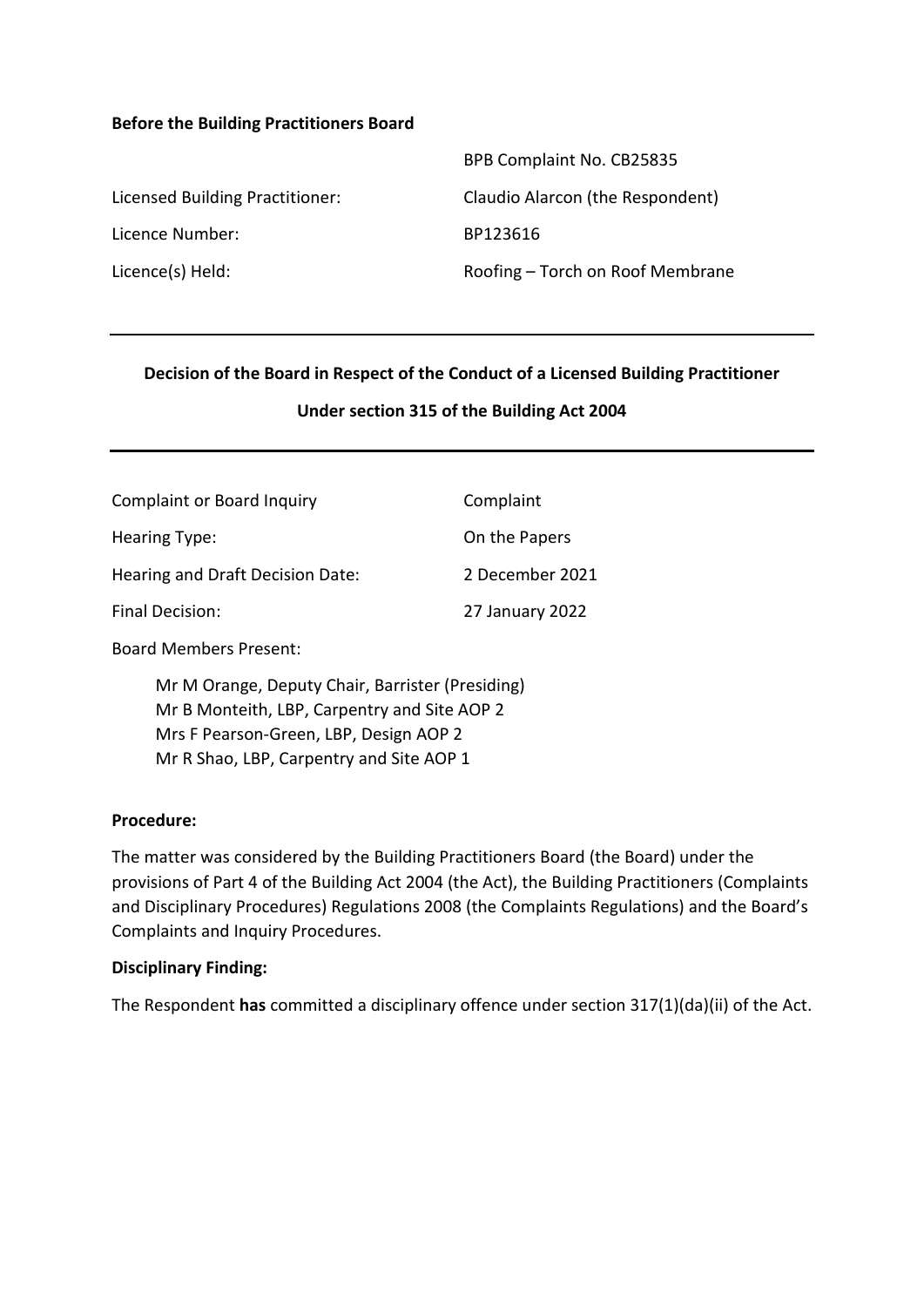# **Contents**

| This decision and the order herein were made final on 27 January 2022 on the basis that no further |  |
|----------------------------------------------------------------------------------------------------|--|

# <span id="page-1-0"></span>**Summary of the Board's Draft Decision**

[1] The Respondent failed to provide a record of work on completion of restricted building work. He is fined \$1,000 and ordered to pay costs of \$500.

# <span id="page-1-1"></span>**The Charges**

- [2] On 2 December 2021, the Board received a Registrar's Report in respect of a complaint about the conduct of the Respondent.
- [3] Under regulation 10 of the Complaints Regulations, the Board must, on receipt of the Registrar's Report, decide whether to proceed no further with the complaint because regulation 9 of the Complaints Regulations applies.
- [4] Having received the report, the Board decided that regulation 9 did not apply. Under regulation 10 the Board is required to hold a hearing.
- [5] The Board's jurisdiction is that of an inquiry. Complaints are not prosecuted before the Board. Rather, it is for the Board to carry out any further investigation that it considers is necessary prior to it making a decision. In this respect, the Act provides that the Board may regulate its own procedures<sup>[1](#page-1-2)</sup>. It has what is described as a

<span id="page-1-2"></span><sup>1</sup> Clause 27 of Schedule 3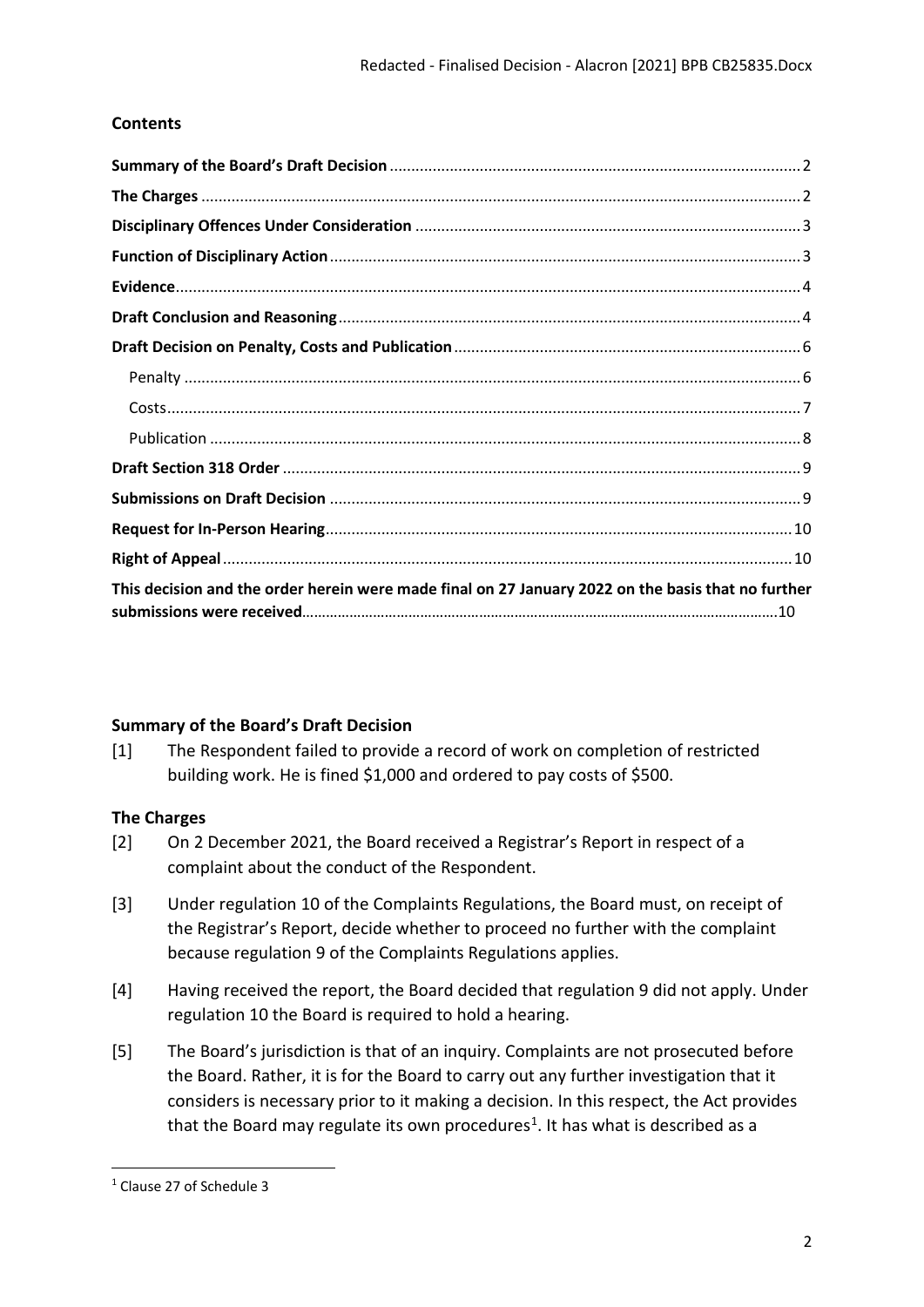summary jurisdiction in that the Board has a degree of flexibility in how it deals with matters; it retains an inherent jurisdiction beyond that set out in the enabling legislation<sup>[2](#page-2-2)</sup>. As such, it may depart from its normal procedures if it considers doing so would achieve the purposes of the Act, and it is not contrary to the interests of natural justice to do so.

- [6] In this instance, the Board has decided that a formal hearing is not necessary. The Board considers that there is sufficient evidence before it to allow it to make a decision on the papers.
- [7] The Board does, however, note that there may be further evidence in the possession of persons involved in the matter or that the Board may not have interpreted the evidence correctly. To that end, this decision is a draft Board decision. The Respondent will be provided with an opportunity to comment on the Board's draft findings and to present further evidence prior to the Board making a final decision. If the Board directs or the Respondent requests an in-person hearing, then one will be scheduled.

## <span id="page-2-0"></span>**Disciplinary Offences Under Consideration**

[8] On the basis of the Registrar's Report, the Respondent's conduct that the Board resolved to investigate was that the Respondent had failed, without good reason, in respect of a building consent that relates to restricted building work that he or she is to carry out (other than as an owner-builder) or supervise, or has carried out (other than as an owner-builder) or supervised, (as the case may be), to provide the persons specified in section 88(2) with a record of work, on completion of the restricted building work, in accordance with section 88(1) (s 317(1)(da)(ii) of the Act)

## <span id="page-2-1"></span>**Function of Disciplinary Action**

- [9] The common understanding of the purpose of professional discipline is to uphold the integrity of the profession. The focus is not punishment, but the protection of the public, the maintenance of public confidence and the enforcement of high standards of propriety and professional conduct. Those purposes were recently reiterated by the Supreme Court of the United Kingdom in *R v Institute of Chartered Accountants in England and Wales*[3](#page-2-3) and in New Zealand in *Dentice v Valuers Registration Board*[4](#page-2-4)*.*
- [10] Disciplinary action under the Act is not designed to redress issues or disputes between a complainant and a respondent. In *McLanahan and Tan v The New Zealand Registered Architects Board, [5](#page-2-5)* Collins J. noted that:
	- *"… the disciplinary process does not exist to appease those who are dissatisfied … . The disciplinary process … exists to ensure professional standards are*

<span id="page-2-2"></span><sup>2</sup> *Castles v Standards Committee No.* [2013] NZHC 2289, *Orlov v National Standards Committee 1* [2013] NZHC 1955

<span id="page-2-3"></span><sup>&</sup>lt;sup>3</sup> R v Institute of Chartered Accountants in England and Wales [2011] UKSC 1, 19 January 2011.

<span id="page-2-4"></span><sup>4</sup> [1992] 1 NZLR 720 at p 724

<span id="page-2-5"></span><sup>5</sup> [2016] HZHC 2276 at para 164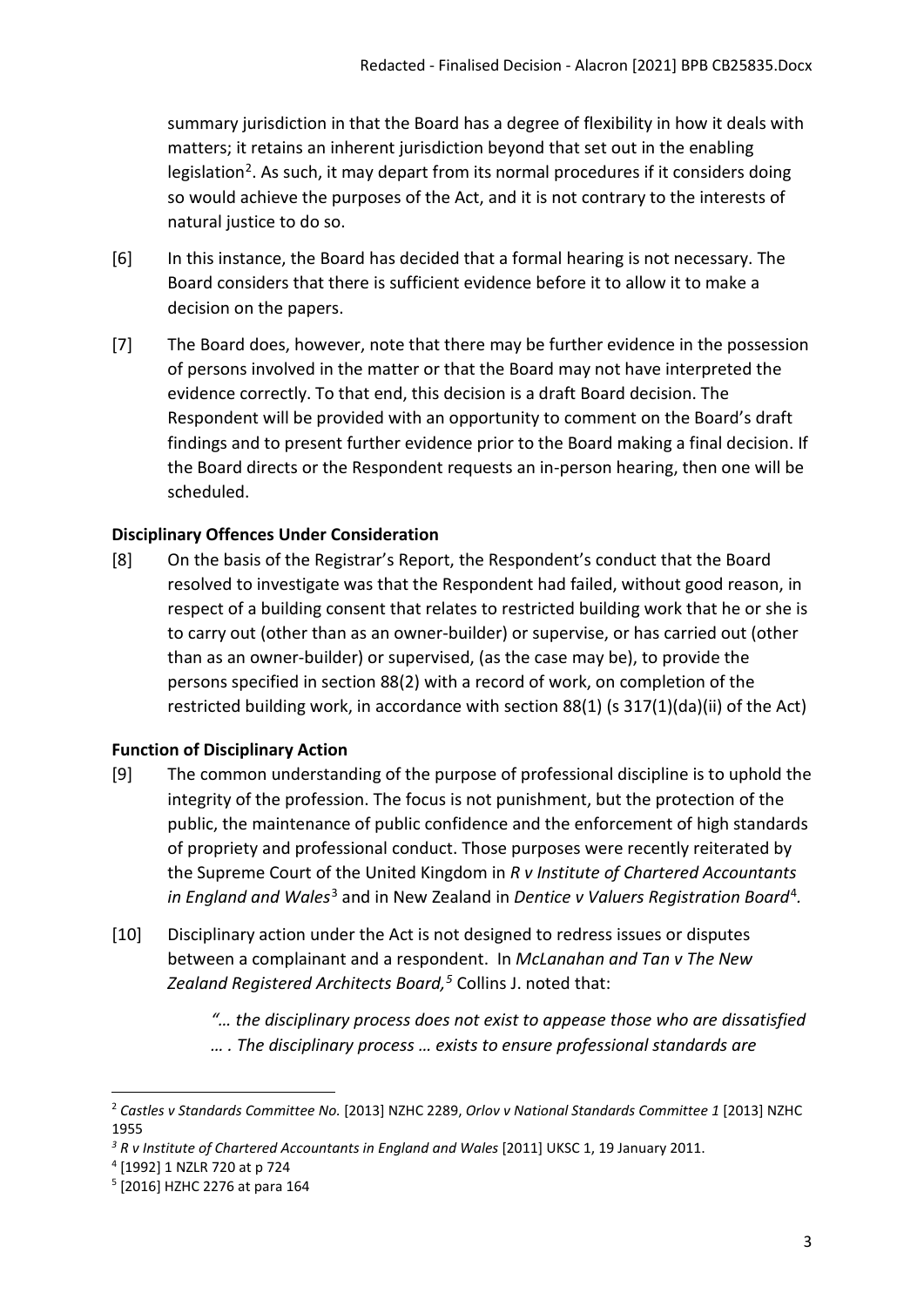*maintained in order to protect clients, the profession and the broader community."*

## <span id="page-3-0"></span>**Evidence**

- [11] The Board must be satisfied on the balance of probabilities that the disciplinary offences alleged have been committed*[6](#page-3-2)*. Under section 322 of the Act, the Board has relaxed rules of evidence that allow it to receive evidence that may not be admissible in a court of law.
- [12] The Respondent was engaged to carry out building work on an existing residential dwelling under a building consent. The building work included restricted building work for which a record of work must be provided on completion. The Respondent's building work started on or about 18 March 2019 and came to an end on or about 16 April 2019. A record of work dated 20 August 2021 was provided to the owner on 1 September 2021. A copy of the Territorial Authority file for the property was obtained on 7 October 2021. A copy of the 20 August 2021 record of work was on the file.
- [13] The allegation made by the Complainant was that the record of work was not provided on completion, as required by the Building Act. The Complainant stated that multiple requests were made by phone, email and text.
- [14] The Respondent stated that he provided the paperwork to the main contractor, [Omitted], shortly after completion and that when contacted by the Complainant, the Complainant insisted that an original record of work was required. The Respondent contacted the main contractor, who informed him that the original paperwork was being withheld because of unpaid invoices. When informed that the Complainant was making a complaint about the non-provision of a record of work, the Respondent proceeded to provide a copy of the record of work.
- [15] The Complainant provided evidence that the Respondent's services had been directly engaged by the Complainant and that the Complainant had paid the Respondent directly for those services.

# <span id="page-3-1"></span>**Draft Conclusion and Reasoning**

[16] The Board has decided that the Respondent **has** failed, without good reason, in respect of a building consent that relates to restricted building work that he or she is to carry out (other than as an owner-builder) or supervise, or has carried out (other than as an owner-builder) or supervised, (as the case may be), to provide the persons specified in section 88(2) with a record of work, on completion of the restricted building work, in accordance with section 88(1) (s 317(1)(da)(ii) of the Act) and **should** be disciplined

<span id="page-3-2"></span><sup>6</sup> *Z v Dental Complaints Assessment Committee* [2009] 1 NZLR 1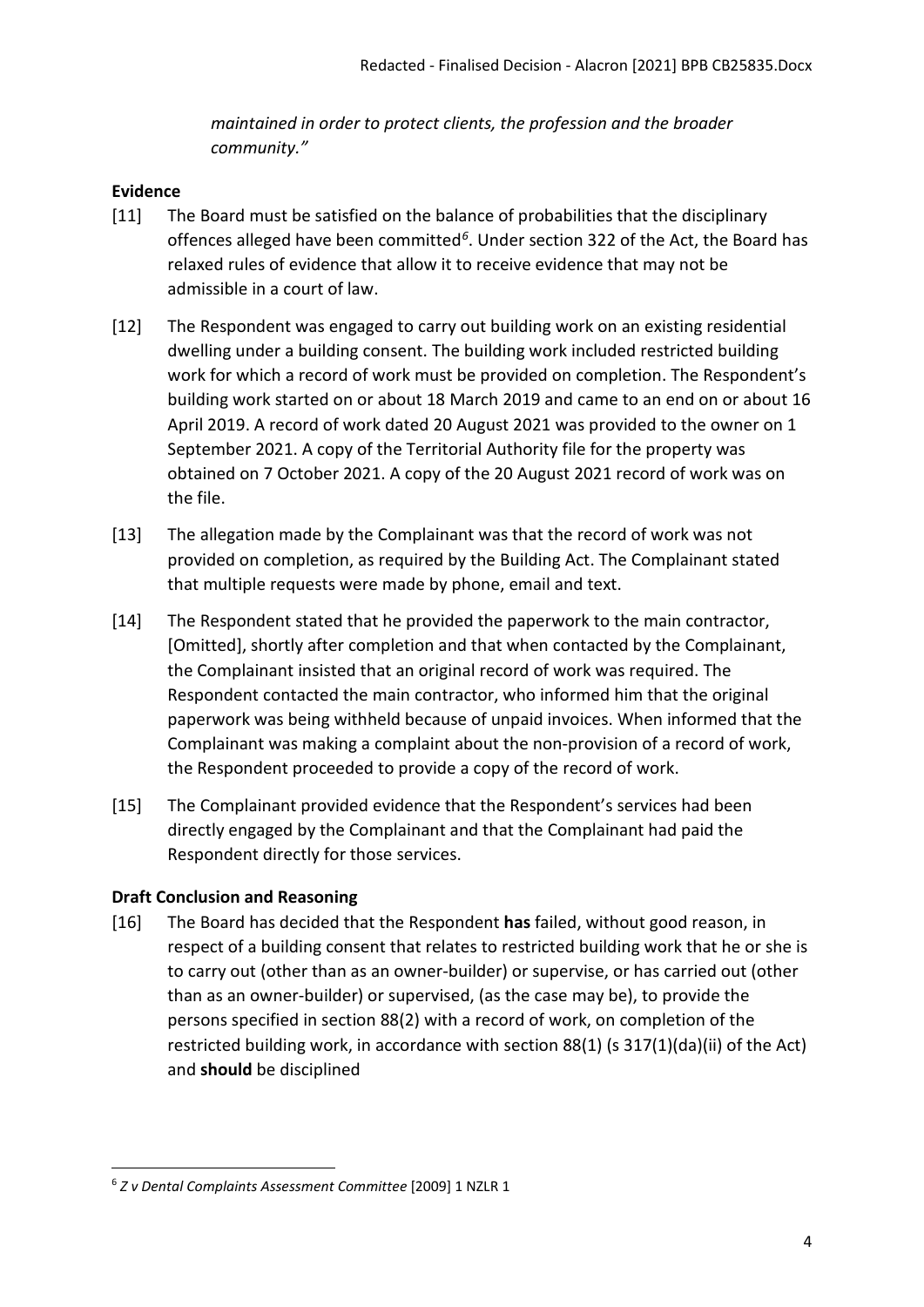- [17] There is a statutory requirement under section 88(1) of the Building Act 2004 for a licensed building practitioner to provide a record of work to the owner and the Territorial Authority on completion of restricted building work<sup>[7](#page-4-0)</sup>.
- [18] Failing to provide a record of work is a ground for discipline under section 317(1)(da)(ii) of the Act. In order to find that ground for discipline proven, the Board need only consider whether the Respondent had "good reason" for not providing a record of work on "completion" of the restricted building work.
- [19] The Board discussed issues with regard to records of work in its decision C2-01170<sup>[8](#page-4-1)</sup> and gave guidelines to the profession as to who must provide a record of work, what a record of work is for, when it is to be provided, the level of detail that must be provided, who a record of work must be provided to and what might constitute a good reason for not providing a record of work.
- [20] The starting point with a record of work is that it is a mandatory statutory requirement whenever restricted building work under a building consent is carried out or supervised by a licensed building practitioner (other than as an ownerbuilder). Each and every licensed building practitioner who carries out restricted building work must provide a record of work.
- [21] The statutory provisions do not stipulate a timeframe for the licenced person to provide a record of work. The provisions in section 88(1) simply states "on completion of the restricted building work …". As was noted by Justice Muir in *Ministry of Business Innovation and Employment v Bell<sup>[9](#page-4-2)</sup> "... the only relevant* precondition to the obligations of a licenced building practitioner under s 88 is that he/she has completed their work".
- [22] As to when completion will have occurred is a question of fact in each case.
- [23] In most situations, issues with the provision of a record of work do not arise. The work progresses, and records of work are provided in a timely fashion. Completion occurred on or about 18 March 2019. A record of work was not provided until 1 September 2021, over two years after completion. On this basis, the Board finds that the record of work was not provided on completion as required, and the disciplinary offence has been committed.
- [24] Section 317(1)(da)(ii) of the Act provides for a defence of the licenced building practitioner having a "good reason" for failing to provide a record of work. If they can, on the balance of probabilities, prove to the Board that one exists, then it is open to the Board to find that a disciplinary offence has not been committed. Each case will be decided by the Board on its own merits, but the threshold for a good reason is high.

<span id="page-4-0"></span><sup>&</sup>lt;sup>7</sup> Restricted Building Work is defined by the Building (Definition of Restricted Building Work) Order 2011

<span id="page-4-1"></span><sup>8</sup> *Licensed Building Practitioners Board Case Decision C2-01170* 15 December 2015

<span id="page-4-2"></span><sup>9</sup> [2018] NZHC 1662 at para 50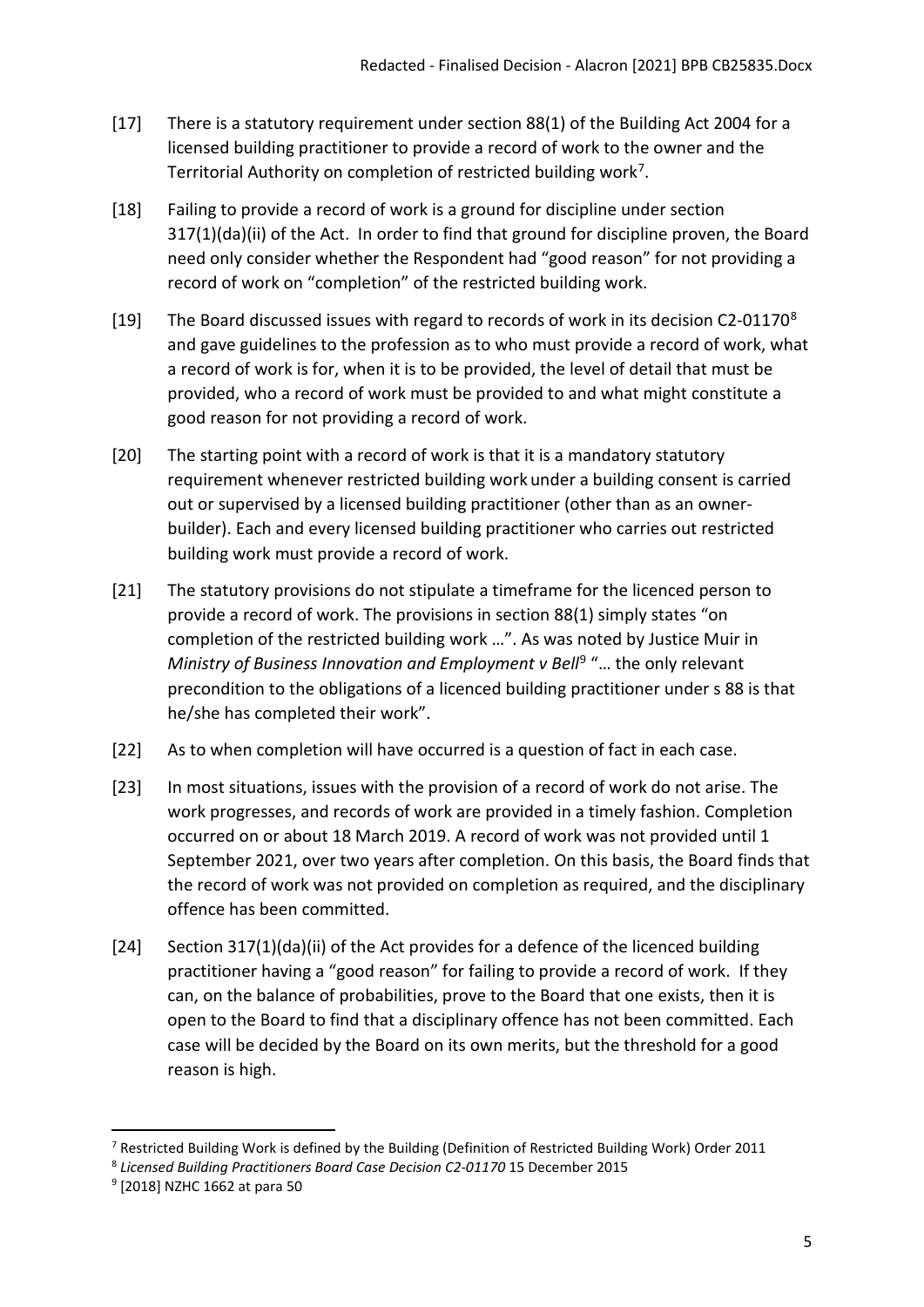- [25] The Respondent stated that he provided the original to the main contractor soon after completion. The date of his record of work does not reconcile with that claim. Completion was in March 2019. The record of work was dated 20 August 2021, well after completion.
- [26] Moreover, regardless of whether it was provided to the main contractor soon after completion, provision to a person other than the owner (and to the Territorial Authority) does not satisfy the requirements of section 88 of the Act. In this respect, whilst it may be common practice in some quarters of the building industry for records of work to be provided to main contractors, it is a practice that carries with it the risk that the record of work will not be passed on to the required recipients, the owner and the Territorial Authority. This can occur for a variety of reasons, including as a result of a contractual dispute, as occurred in this instance. If the main contractor does not pass a record of work on to the final recipients, it is the author of the record of work that will be held accountable by the Board, not the person or entity that they entrusted to fulfil their statutory obligation. It is also to be noted whilst, at times, a Respondent may not immediately know who the owner is, there are ways and means of ascertaining such details and that there should be no impediments to a record of work being provided to a Territorial Authority.
- [27] The Respondent also raised an issue with him no longer having the original which he stated the owner required. A copy would have sufficed, and a new record of work could have been drafted and issued when requested. It is a simple form.
- [28] The Respondent should also note that the requirement is on the licensed building practitioner to provide a record of work, not on the owner or territorial authority to demand one. He is required to act of his own accord and not wait for others to remind him of his obligations.

# <span id="page-5-0"></span>**Draft Decision on Penalty, Costs and Publication**

- [29] Having found that one or more of the grounds in section 317 applies, the Board must, under sect[i](#page-10-0)on 318 of the Act<sup>i</sup>, consider the appropriate disciplinary penalty, whether the Respondent should be ordered to pay any costs and whether the decision should be published.
- [30] The matter was dealt with on the papers. Included was information relevant to penalty, costs and publication, and the Board has decided to make indicative orders and give the Respondent an opportunity to provide further evidence or submissions relevant to the indicative orders.

## <span id="page-5-1"></span>**Penalty**

[31] The purpose of professional discipline is to uphold the integrity of the profession; the focus is not punishment but the enforcement of a high standard of propriety and professional conduct. The Board does note, however, that the High Court in *Patel v Complaints Assessment Committee*[10](#page-5-2) commented on the role of "punishment" in

<span id="page-5-2"></span><sup>&</sup>lt;sup>10</sup> HC Auckland CIV-2007-404-1818, 13 August 2007 at p 27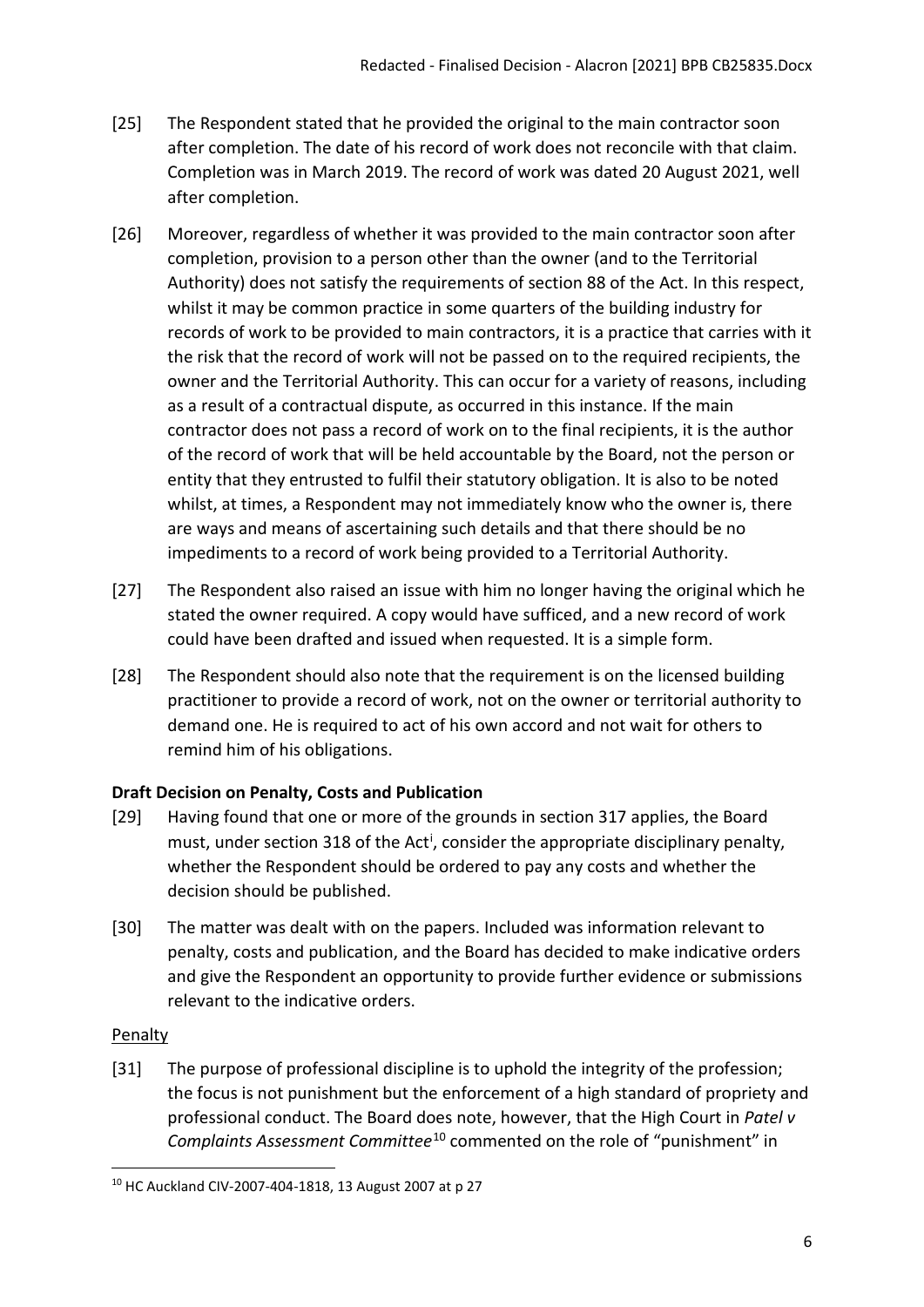giving penalty orders stating that punitive orders are, at times, necessary to provide a deterrent and to uphold professional standards. The Court noted:

*[28] I therefore propose to proceed on the basis that, although the protection of the public is a very important consideration, nevertheless the issues of punishment and deterrence must also be taken into account in selecting the appropriate penalty to be imposed.*

- [32] The Board also notes that in *Lochhead v Ministry of Business Innovation and*  Employment,<sup>[11](#page-6-1)</sup> the Court noted that whilst the statutory principles of sentencing set out in the Sentencing Act 2002 do not apply to the Building Act, they have the advantage of simplicity and transparency. The Court recommended adopting a starting point for a penalty based on the seriousness of the disciplinary offending prior to considering any aggravating and/or mitigating factors.
- [33] Record of work matters are at the lower end of the disciplinary scale. The Board's normal starting point for a failure to provide a record of work is a fine of \$1,500, an amount which it considers will deter others from such behaviour.
- [34] The Respondent claimed that he provided the record of work to the main contractor in a timely manner. Whilst there is no evidence to support that claim, the Board has taken it into account as a mitigating factor. The fine will be reduced by \$500. The fine is set at \$1,000.

#### <span id="page-6-0"></span>Costs

- [35] Under section 318(4) the Board may require the Respondent "to pay the costs and expenses of, and incidental to, the inquiry by the Board."
- [36] The Respondent should note that the High Court has held that 50% of total reasonable costs should be taken as a starting point in disciplinary proceedings and that the percentage can then be adjusted up or down having regard to the particular circumstances of each case $^{12}$ .
- [37] In *Collie v Nursing Council of New Zealand,*[13](#page-6-3) where the order for costs in the tribunal was 50% of actual costs and expenses, the High Court noted that:

*But for an order for costs made against a practitioner, the profession is left to carry the financial burden of the disciplinary proceedings, and as a matter of policy that is not appropriate.*

[38] In *Kenneth Michael Daniels v Complaints Committee 2 of the Wellington District Law Society*, [14](#page-6-4) the High Court noted:

<span id="page-6-2"></span><sup>12</sup> *Cooray v The Preliminary Proceedings Committee* HC, Wellington, AP23/94, 14 September 1995, *Macdonald v Professional Conduct Committee,* HC, Auckland, CIV 2009-404-1516, 10 July 2009, *Owen v Wynyard* HC,

<span id="page-6-1"></span><sup>11</sup> 3 November 2016, CIV-2016-070-000492, [2016] NZDC 21288

Auckland, CIV-2009-404-005245, 25 February 2010. 13 [2001] NZAR 74

<span id="page-6-3"></span>

<span id="page-6-4"></span><sup>14</sup> CIV-2011-485-000227 8 August 2011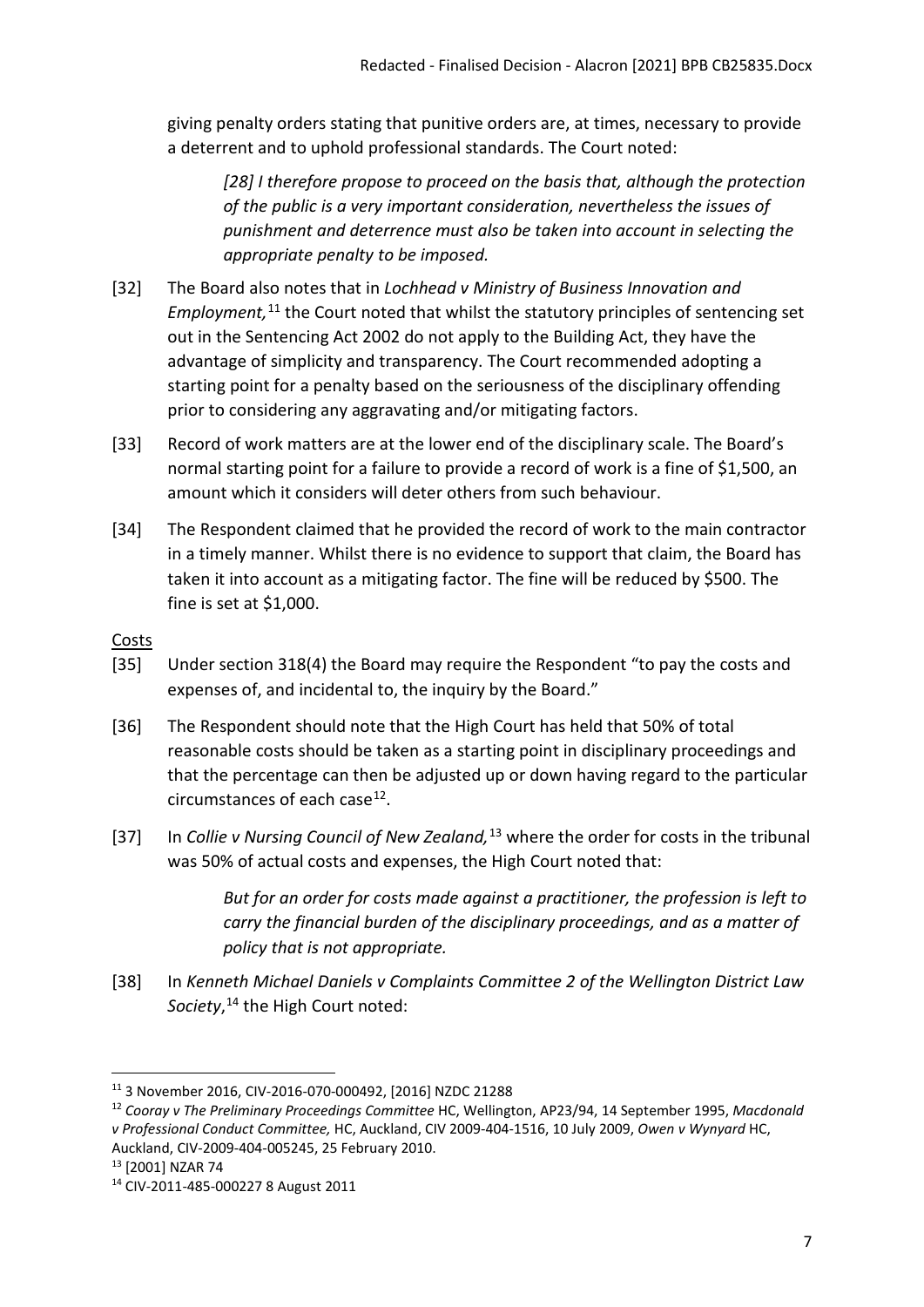*[46] All cases referred to in Cooray were medical cases and the Judge was careful to note that the 50 per cent was the general approach that the Medical Council took. We do not accept that if there was any such approach, it is necessarily to be taken in proceedings involving other disciplinary bodies. Much will depend upon the time involved, actual expenses incurred, attitude of the practitioner bearing in mind that whilst the cost of a disciplinary action by a professional body must be something of a burden imposed upon its members, those members should not be expected to bear too large a measure where a practitioner is shown to be guilty of serious misconduct.* 

*[47] Costs orders made in proceedings involving law practitioners are not to be determined by any mathematical approach. In some cases 50 per cent will be too high, in others insufficient.*

- [39] The Board has adopted an approach to costs that uses a scale based on 50% of the average costs of different categories of hearings, simple, moderate and complex. The current matter was simple. Adjustments based on the High Court decisions above are then made.
- [40] The Board notes the matter was dealt with on the papers. There has, however, been costs incurred investigating the matter, producing the Registrar's Report and in the Board making its decision. The costs have been less than those that would have been incurred had a full hearing been held. As such, the Board will order that costs of \$500 be paid by the Respondent. The Board considers that this is a reasonable sum for the Respondent to pay toward the costs and expenses of, and incidental to, the inquiry by the Board.

# <span id="page-7-0"></span>Publication

[41] As a consequence of its decision, the Respondent's name and the disciplinary outcomes will be recorded in the public register maintained as part of the Licensed Building Practitioners' scheme as is required by the Act<sup>[15](#page-7-1)</sup>. The Board is also able, under section 318(5) of the Act, to order publication over and above the public register:

> *In addition to requiring the Registrar to notify in the register an action taken by the Board under this section, the Board may publicly notify the action in any other way it thinks fit.*

- [42] As a general principle, such further public notification may be required where the Board perceives a need for the public and/or the profession to know of the findings of a disciplinary hearing. This is in addition to the Respondent being named in this decision.
- [43] Within New Zealand, there is a principle of open justice and open reporting which is enshrined in the Bill of Rights Act 1990<sup>16</sup>. The Criminal Procedure Act 2011 sets out

<span id="page-7-1"></span><sup>15</sup> Refer sections 298, 299 and 301 of the Act

<span id="page-7-2"></span><sup>16</sup> Section 14 of the Act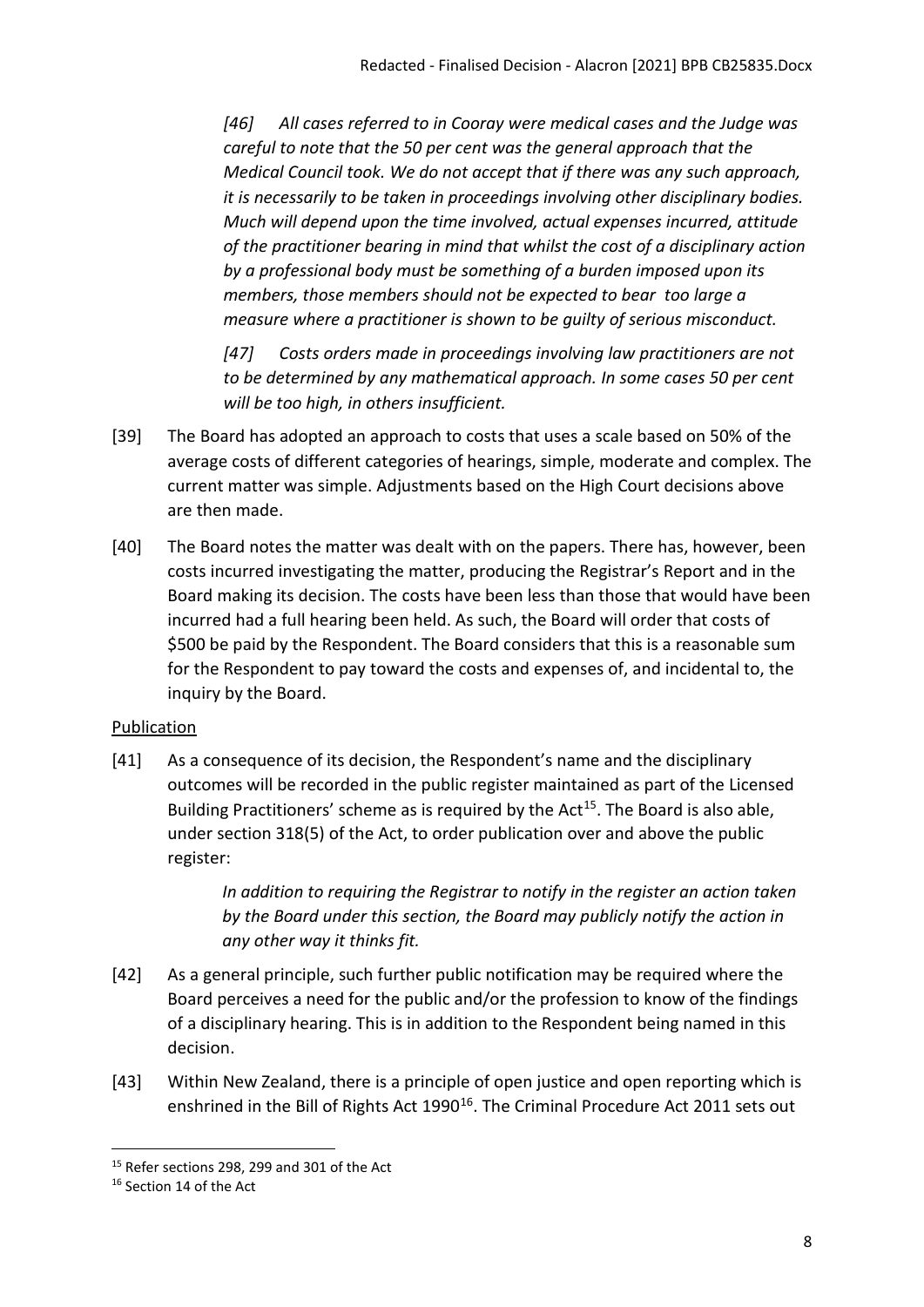grounds for suppression within the criminal jurisdiction<sup>17</sup>. Within the disciplinary hearing jurisdiction, the courts have stated that the provisions in the Criminal Procedure Act do not apply but can be instructive<sup>[18](#page-8-3)</sup>. The High Court provided guidance as to the types of factors to be taken into consideration in *N v Professional Conduct Committee of Medical Council[19](#page-8-4).* 

- [44] The courts have also stated that an adverse finding in a disciplinary case usually requires that the name of the practitioner be published in the public interest<sup>[20](#page-8-5)</sup>. It is, however, common practice in disciplinary proceedings to protect the names of other persons involved as naming them does not assist the public interest.
- [45] Based on the above, the Board will not order further publication.

# <span id="page-8-0"></span>**Draft Section 318 Order**

- [46] For the reasons set out above, the Board directs that:
	- **Penalty: Pursuant to section 318(1)(f) of the Building Act 2004, the Respondent is ordered to pay a fine of \$1,000.**
	- **Costs: Pursuant to section 318(4) of the Act, the Respondent is ordered to pay costs of \$500 (GST included) towards the costs of, and incidental to, the inquiry of the Board.**
	- **Publication: The Registrar shall record the Board's action in the Register of Licensed Building Practitioners in accordance with section 301(l)(iii) of the Act.**

**In terms of section 318(5) of the Act, there will not be action taken to publicly notify the Board's action, except for the note in the Register and the Respondent being named in this decision.**

[47] The Respondent should note that the Board may, under section 319 of the Act, suspend or cancel a licensed building practitioner's licence if fines or costs imposed as a result of disciplinary action are not paid.

# <span id="page-8-1"></span>**Submissions on Draft Decision**

- [48] The Board invites the Respondent to:
	- (a) provide further evidence for the Board to consider; and/or
	- (b) make written submissions on the Board's findings. Submissions may be on the substantive findings and/or on the findings on penalty, costs and publication.
- [49] Submissions and/or further evidence must be filed with the Board by no later than the close of business on 19 January 2022.

<span id="page-8-2"></span><sup>&</sup>lt;sup>17</sup> Refer sections 200 and 202 of the Criminal Procedure Act

<span id="page-8-3"></span><sup>18</sup> *N v Professional Conduct Committee of Medical Council* [2014] NZAR 350

<span id="page-8-4"></span> $19$  ibid

<span id="page-8-5"></span><sup>&</sup>lt;sup>20</sup> Kewene v Professional Conduct Committee of the Dental Council [2013] NZAR 1055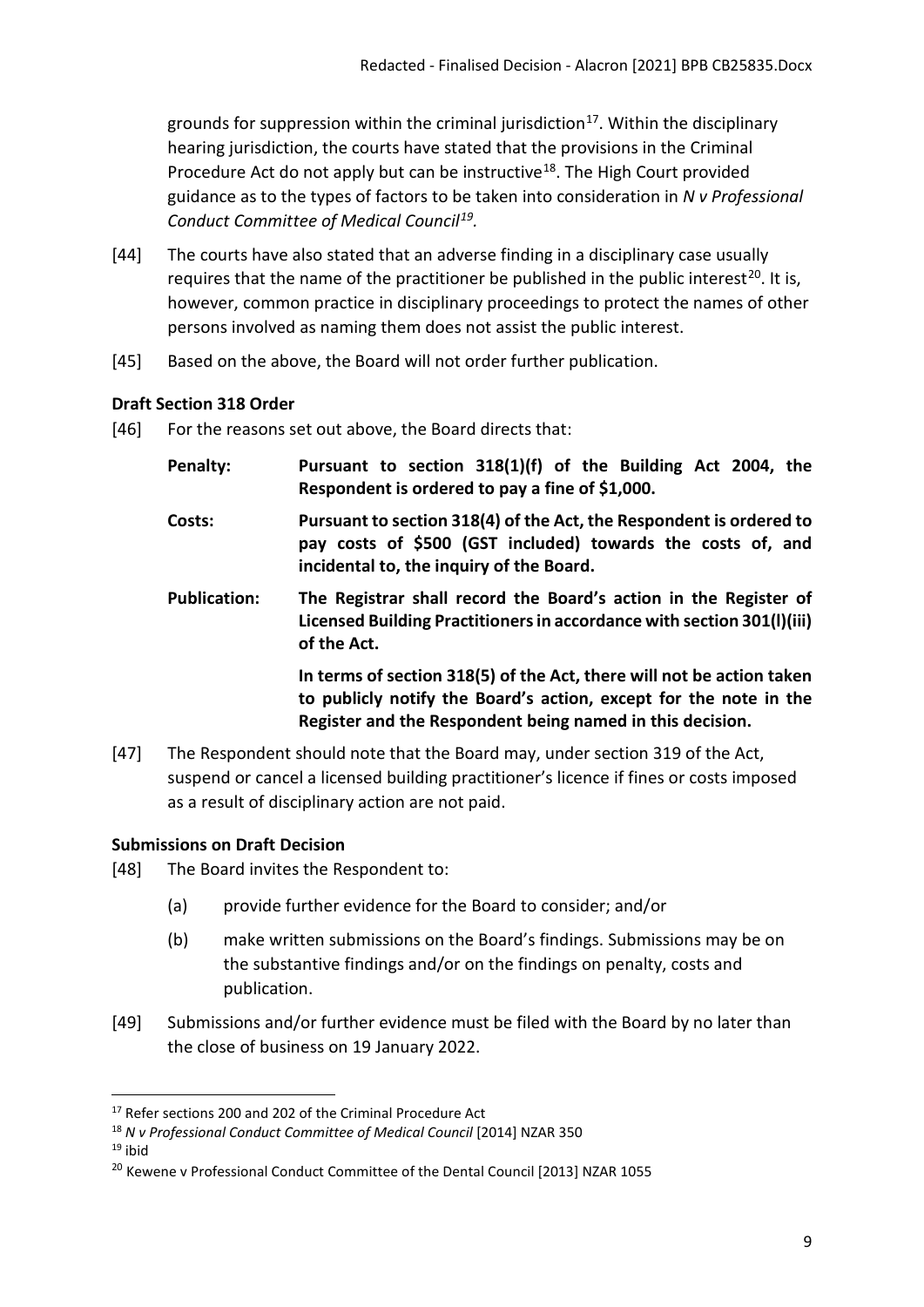- [50] If submissions are received, then the Board will meet and consider those submissions.
- [51] The Board may, on receipt of any of the material received, give notice that an inperson hearing is required prior to it making a final decision. Alternatively, the Board may proceed to make a final decision which will be issued in writing.
- [52] If no submissions or further evidence is received within the time frame specified, then this decision will become final.

#### <span id="page-9-0"></span>**Request for In-Person Hearing**

- [53] If the Respondent, having received and considered the Board's Draft Decision, considers that an in-person hearing is required then one will be scheduled, and a notice of hearing will be issued.
- [54] A request for an in-person hearing must be made in writing to the Board Officer no later than the close of business on 19 January 2022.
- [55] If a hearing is requested, this Draft Decision, including the Board's indicative position on penalty, costs and publication, will be set aside.

#### <span id="page-9-1"></span>**Right of Appeal**

[56] The right to appeal Board decisions is provided for in section 330(2) of the Act<sup>[ii](#page-10-1)</sup>.

Signed and dated this twenty-fourth day of December 2021.

**Mr M Orange** Presiding

**This decision and the order herein were made final on 27 January 2022 on the basis that no further submissions were received.**

Signed and dated this 27<sup>th</sup> day of January 2022.

**Mr M Orange** Presiding